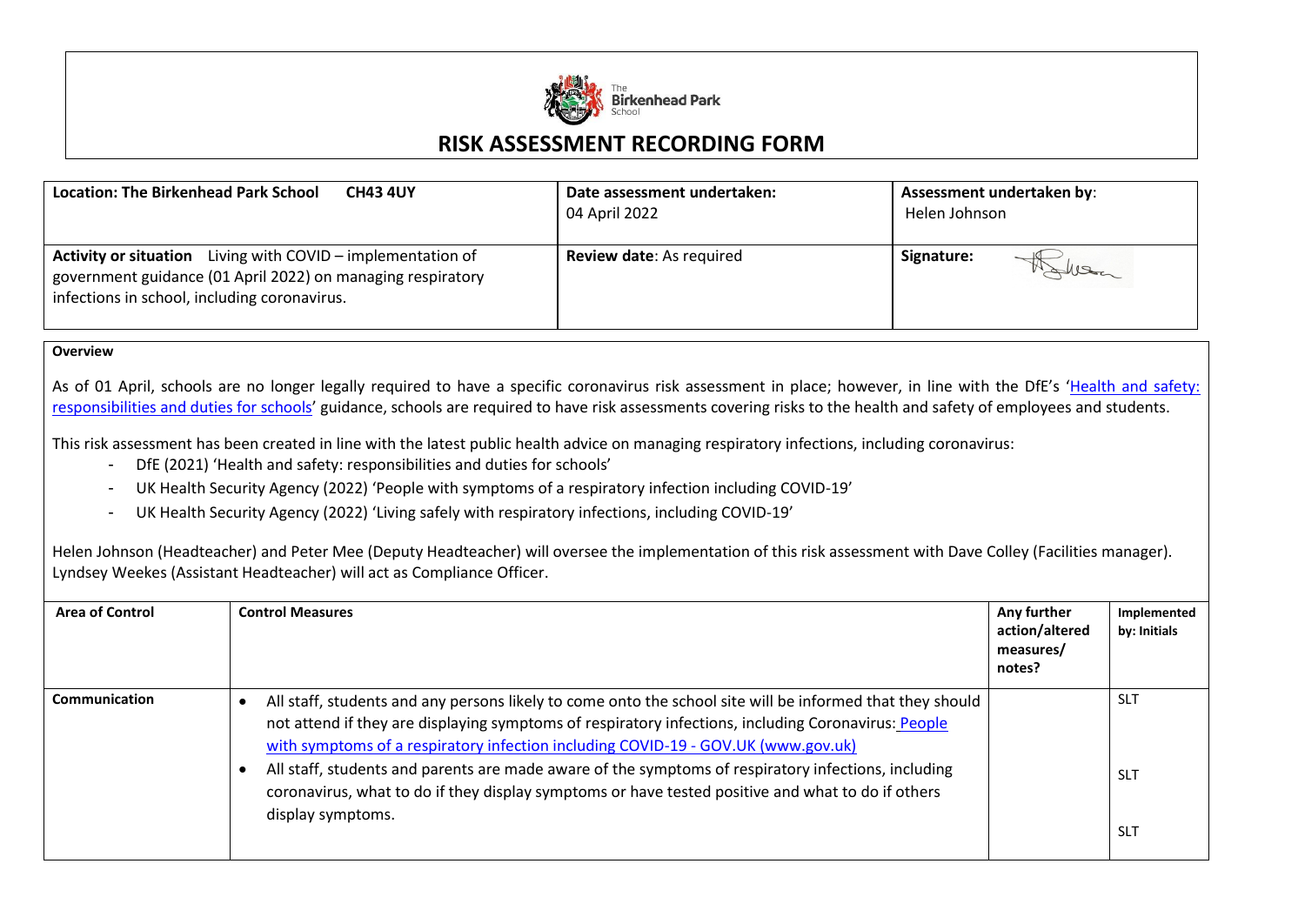|                                                                     | The school will implement the guidance issued by PH Wirral to escalate concerns regarding a rise in<br>the number of positive cases of respiratory infections, including coronavirus, within the setting.<br>Clear communication is regularly shared with parents and students with a link on the school website<br>$\bullet$<br>covering all aspects of how school will function in light of latest government guidelines. | SLT/<br>Marketing |
|---------------------------------------------------------------------|-----------------------------------------------------------------------------------------------------------------------------------------------------------------------------------------------------------------------------------------------------------------------------------------------------------------------------------------------------------------------------------------------------------------------------|-------------------|
| <b>Managing respiratory</b><br>infections, including<br>coronavirus | Staff with symptoms of a respiratory infection, including coronavirus, who have a high temperature<br>$\bullet$<br>and do not feel well enough to attend work will be advised to follow the UKHSA guidance, stay at<br>home and avoid contact with others until they no longer have a high temperature and feel well<br>enough to return to school. Staff will be supported to work from home where possible.               | <b>SLT</b>        |
|                                                                     | Staff and students with mild respiratory infection symptoms, such as a runny nose, sore throat or<br>slight cough, who are otherwise well, are able to continue to attend school.                                                                                                                                                                                                                                           | <b>SLT</b>        |
|                                                                     | Students who are unwell and have a high temperature will be advised to stay at home and avoid<br>contact with others until they no longer have a high temperature and feel well enough to return to<br>school.                                                                                                                                                                                                              | <b>SLT</b>        |
|                                                                     | If a parent insists on a student with a suspected or confirmed case of COVID-19 attending school, entry<br>will be refused if, in the school's reasonable judgement, it is necessary to protect other students and<br>staff from possible infection.                                                                                                                                                                        | <b>SLT</b>        |
|                                                                     | Individuals who test positive for COVID-19 will be advised to follow the UKHSA guidance on<br>$\bullet$<br>precautions to take.                                                                                                                                                                                                                                                                                             | <b>SLT</b>        |
|                                                                     | Staff with a confirmed case of COVID-19 will be advised not to attend school for 5 days after they took<br>$\bullet$<br>a test. If the staff member feels well enough to return to work after 5 days, they will do so, but will<br>avoid contact with any member of the school community who is at higher risk of serious infection from<br>coronavirus for 10 days after the day they tested positive.                     | <b>SLT</b>        |
|                                                                     | Staff with a confirmed case of COVID-19 are supported to work from home where they feel well<br>$\bullet$<br>enough to do so.                                                                                                                                                                                                                                                                                               | <b>SLT</b>        |
|                                                                     | Students with a confirmed case of COVID-19 will be advised not to attend school for three days after<br>they took a test. If the student feels well enough to return to school after 3 days and they do not have<br>a temperature, they will advised to do so.                                                                                                                                                              | <b>SLT</b>        |
|                                                                     | Students who develop symptoms of coronavirus whilst in school will be isolated in the designated<br>separate sanitary area (meeting room off main reception) and will be provided with a face-mask. PPE<br>will be worn by staff caring for students who are awaiting pick-up.                                                                                                                                              | <b>SLT</b>        |
|                                                                     | Individuals who live in the same household as someone with coronavirus or who have stayed<br>$\bullet$<br>overnight with them are encouraged to follow national guidance on precautions they can take to<br>reduce the risks to themselves and others.                                                                                                                                                                      | <b>SLT</b>        |
|                                                                     |                                                                                                                                                                                                                                                                                                                                                                                                                             | <b>SLT</b>        |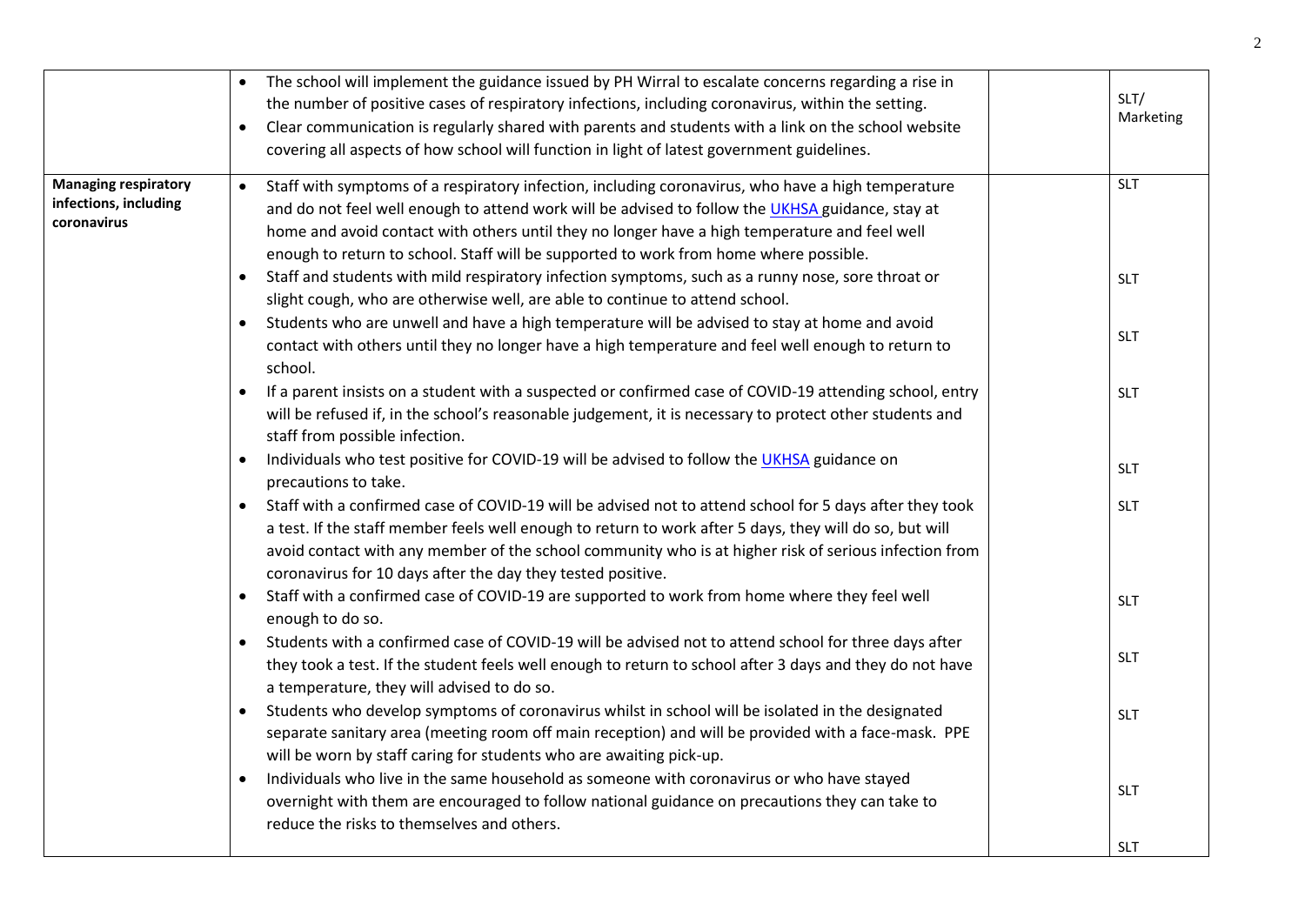|                                                  | Individuals who are a contact of a positive case but do not live with or have not stayed overnight with<br>the individual are advised to follow the 'Living safely with respiratory infections, including COVID-19'<br>guidance.                                                                                                                                                                                                                                                                                                                                                                                                                                                                                 |                                                                 |
|--------------------------------------------------|------------------------------------------------------------------------------------------------------------------------------------------------------------------------------------------------------------------------------------------------------------------------------------------------------------------------------------------------------------------------------------------------------------------------------------------------------------------------------------------------------------------------------------------------------------------------------------------------------------------------------------------------------------------------------------------------------------------|-----------------------------------------------------------------|
| Hand cleaning and<br>respiratory hygiene         | Sufficient handwashing and sanitising facilities are provided for individuals to wash their hands<br>$\bullet$<br>regularly.<br>Staff and students are directed via signage to:<br>$\bullet$<br>o frequently wash their hands with soap and water for 20 seconds and dry thoroughly<br>wash hands thoroughly before and after eating and after sneezing or coughing<br>$\circ$<br>Staff and students are directed via signage to use a tissue or elbow to cough or sneeze and use bins for<br>tissue waste ('catch it, bin it, kill it').<br>Tissues and bins are available in all classrooms.                                                                                                                   | SLT/DCo<br>SLT/<br>Marketing<br>SLT/<br>Marketing<br><b>DCo</b> |
| Use of personal<br>protective equipment<br>(PPE) | Risk assessments are carried out on a case-by-case basis to determine whether staff require PPE to<br>$\bullet$<br>carry out tasks and duties.<br>Designated First Aiders will be supplied with PPE for use where an individual requiring attention is<br>$\bullet$<br>displaying symptoms of a respiratory infection and/or suspected coronavirus.<br>If a student becomes unwell with symptoms of a respiratory infection or coronavirus in school and<br>needs direct personal care until they can return home, a face mask will be worn by the supervising<br>adult. If contact with the child or young person is necessary, then gloves, an apron and a face mask will<br>be worn by the supervising adult. | <b>SLT</b><br><b>SLT</b><br>SLT/Staff                           |
| Cleaning                                         | The school maintains an appropriate cleaning schedule which includes the regular cleaning of areas<br>and equipment. There is a particular focus on frequently touched surfaces.<br>The school will ensure that this cleaning schedule is being implemented by SPIE with all site/cleaning<br>$\bullet$<br>staff.<br>Staff will be advised to report any concerns around cleaning to the facilities manager.<br>$\bullet$<br>If there is an outbreak, the school will undertake enhanced cleaning.<br>$\bullet$                                                                                                                                                                                                  | SLT/DCo<br><b>DCo</b><br>SLT/Staff<br>SLT/DCo                   |
| <b>Ventilation</b>                               | All spaces will be well ventilated using natural ventilation (opening windows) as far as possible.<br>$\bullet$<br>Where possible, the windows of occupied rooms are open. In cold weather, where this causes issues,<br>the following mitigations are put in place where possible:<br>o Classrooms are arranged to minimise the discomfort caused by draughts from open<br>windows, e.g. by moving desks and chairs<br>High level windows are opened in preference to low level windows, to reduce draughts<br>$\circ$<br>Ventilation is increased while the space is unoccupied, e.g. during break- and lunchtimes<br>$\circ$                                                                                  | <b>SLT</b><br>SLT/Staff<br><b>DCo</b>                           |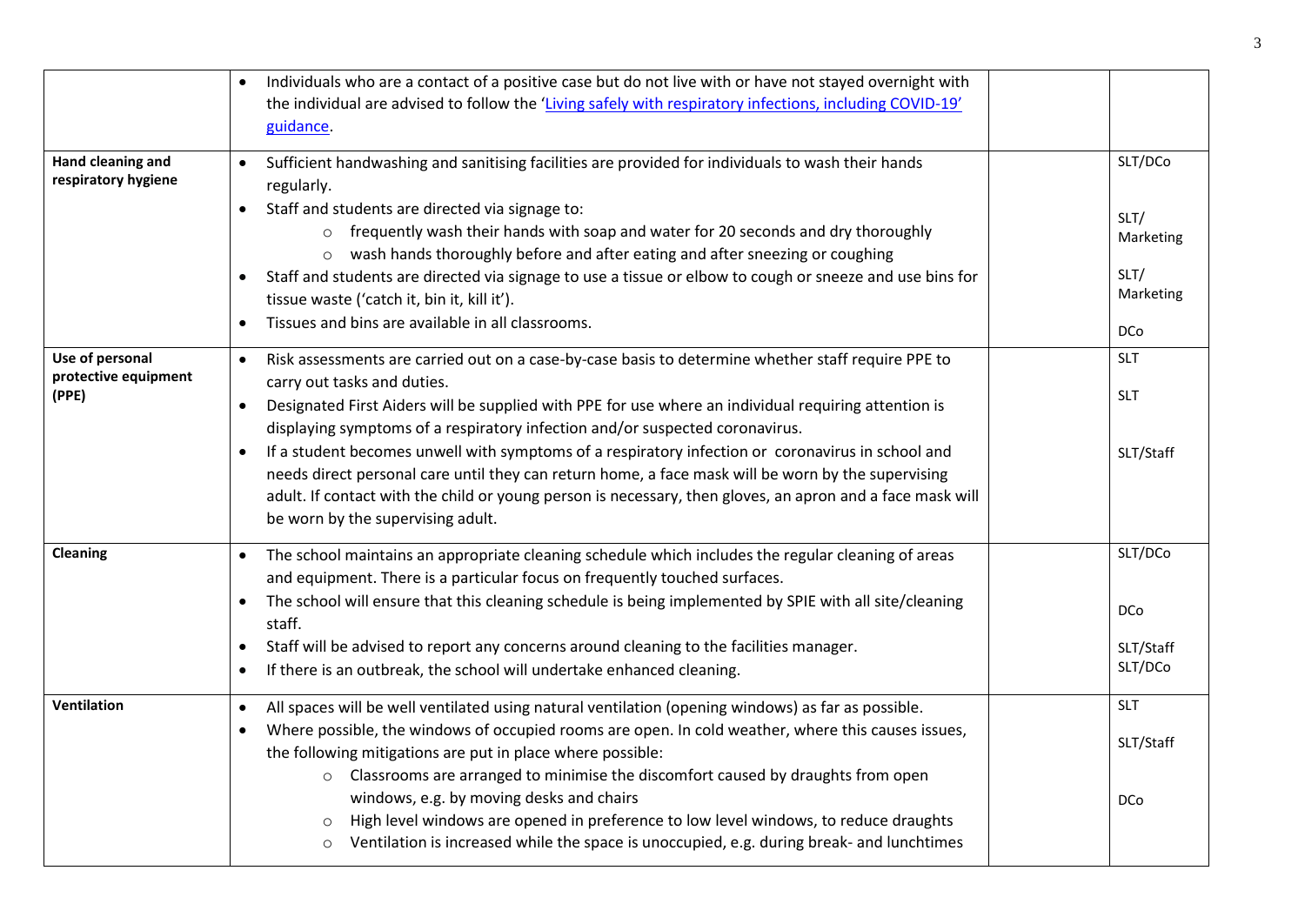|                              | Staff will be asked to report any estates issues to the facilities manager e.g. doors, windows,<br>immediately so that these can be fixed.<br>Air conditioning units can be turned on as these draw in fresh air from outside.<br>$\bullet$ | Staff<br>D <sub>C</sub> o |
|------------------------------|---------------------------------------------------------------------------------------------------------------------------------------------------------------------------------------------------------------------------------------------|---------------------------|
|                              | The heating will be switched on in school as required to maintain a comfortable temperature.                                                                                                                                                | <b>DCo</b>                |
|                              | $\bullet$                                                                                                                                                                                                                                   | SLT/DCo                   |
|                              | Particular consideration is given to ventilation when hosting events where large numbers of visitors<br>$\bullet$<br>are on site, e.g. school productions.                                                                                  |                           |
| <b>Protecting high-risk</b>  | People in this category are advised to follow Living safely with respiratory infections including Covid 19<br>$\bullet$                                                                                                                     | SLT/HR                    |
| individuals                  | Individual risk assessments are carried out for individuals who are at higher risk from COVID-19 and<br>other respiratory infections. These include:<br>those who are pregnant                                                              | SLT/HR                    |
|                              | people of any age whose immune system means they are at higher risk of serious<br>illness                                                                                                                                                   |                           |
|                              | people with certain long-term conditions                                                                                                                                                                                                    |                           |
| <b>Vaccination programme</b> | School leaders will continue to publicise the benefits of the COVID-19 vaccination programme using                                                                                                                                          | <b>SLT</b>                |
|                              | impartial, factual information in line with NHS guidance and encourage all staff to book a vaccination                                                                                                                                      |                           |
|                              | appointment. https://www.nhs.uk/conditions/coronavirus-covid-19/coronavirus-                                                                                                                                                                |                           |
|                              | vaccination/coronavirus-vaccine/                                                                                                                                                                                                            |                           |
| <b>Remote Learning</b>       | The school will follow government guidelines and provide remote education for students in<br>$\bullet$                                                                                                                                      | <b>SLT</b>                |
|                              | circumstances when in-person attendance is not possible or is contrary to government guidance, e.g.                                                                                                                                         |                           |
|                              | they have an infectious illness. https://www.gov.uk/government/publications/providing-remote-                                                                                                                                               |                           |
|                              | education-guidance-for-schools/providing-remote-education-guidance-for-schools                                                                                                                                                              |                           |
|                              | Remote access to live lessons will be provided only for student absence which is due to a positive<br>COVID test.                                                                                                                           | <b>SLT</b>                |
|                              | Remote education is provided as soon as possible, in proportion to the length of the student's absence                                                                                                                                      | SLT/Staff                 |
|                              | and disruption to their learning.                                                                                                                                                                                                           |                           |
|                              | Staff will undertake safeguarding training linked to remote education and the principles of the school's<br>$\bullet$<br>safeguarding policy will apply to remote teaching and learning.                                                    | <b>SLT</b>                |
|                              | Students will undertake online safety training so that they know how to keep themselves safe in any                                                                                                                                         | <b>SLT</b>                |
|                              | periods of remote education.                                                                                                                                                                                                                |                           |